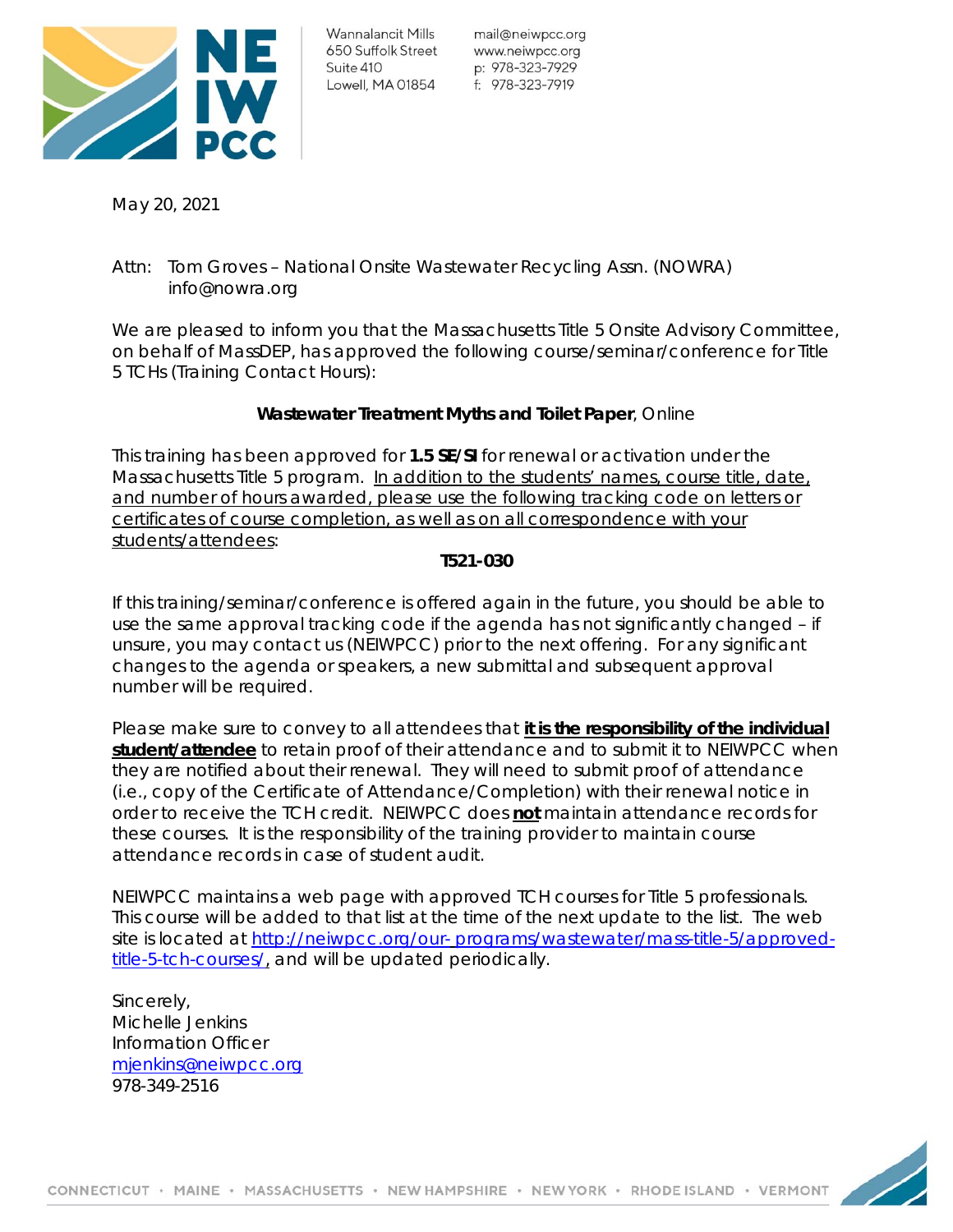

mail@neiwpcc.org p: 978-323-7929

May 20, 2021

# Attn: Tom Groves – National Onsite Wastewater Recycling Assn. (NOWRA) info@nowra.org

We are pleased to inform you that the Massachusetts Title 5 Onsite Advisory Committee, on behalf of MassDEP, has approved the following course/seminar/conference for Title 5 TCHs (Training Contact Hours):

# **Tank Buoyancy and Watertightness**, Online

This training has been approved for **2 SE/SI** *for renewal* or *activation* under the Massachusetts Title 5 program. *In addition to the students' names, course title, date, and number of hours awarded, please use the following tracking code on letters or certificates of course completion, as well as on all correspondence with your students/attendees*:

### **T521-029**

If this training/seminar/conference is offered again in the future, you should be able to use the same approval tracking code if the agenda has not significantly changed – if unsure, you may contact us (NEIWPCC) prior to the next offering. For any significant changes to the agenda or speakers, a new submittal and subsequent approval number will be required.

Please make sure to convey to all attendees that **it is the responsibility of the individual student/attendee** to retain proof of their attendance and to submit it to NEIWPCC when they are notified about their renewal. They will need to submit proof of attendance (i.e., copy of the Certificate of Attendance/Completion) with their renewal notice in order to receive the TCH credit. NEIWPCC does **not** maintain attendance records for these courses. It is the responsibility of the training provider to maintain course attendance records in case of student audit.

NEIWPCC maintains a web page with approved TCH courses for Title 5 professionals. This course will be added to that list at the time of the next update to the list. The web site is located at http://neiwpcc.org/our- programs/wastewater/mass-title-5/approvedtitle-5-tch-courses/, and will be updated periodically.

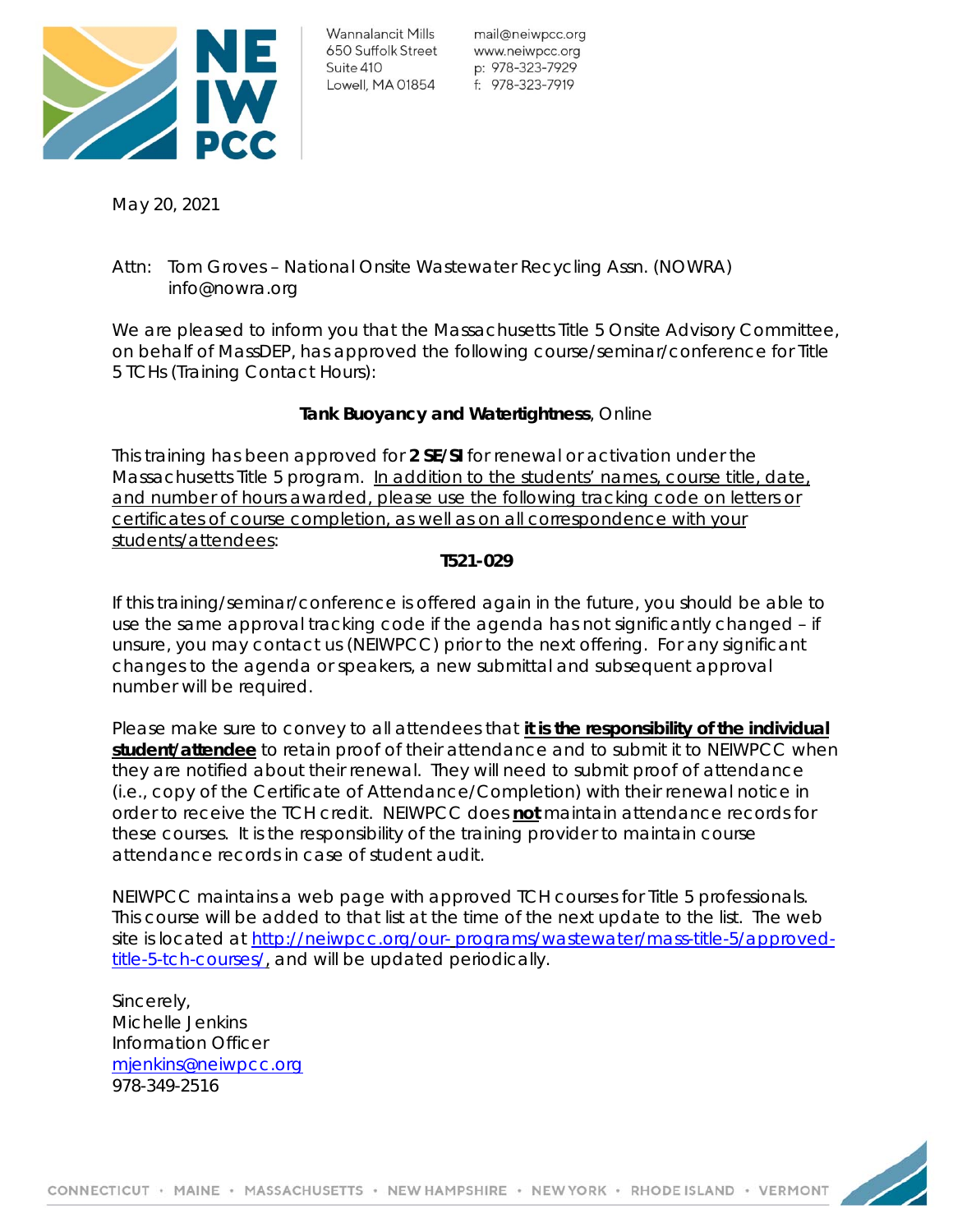

mail@neiwpcc.org p: 978-323-7929

May 20, 2021

# Attn: Tom Groves – National Onsite Wastewater Recycling Assn. (NOWRA) info@nowra.org

We are pleased to inform you that the Massachusetts Title 5 Onsite Advisory Committee, on behalf of MassDEP, has approved the following course/seminar/conference for Title 5 TCHs (Training Contact Hours):

# **Reinvented Toilets and Urine Diversion**, Online

This training has been approved for **2 SE/SI** *for renewal* or *activation* under the Massachusetts Title 5 program. *In addition to the students' names, course title, date, and number of hours awarded, please use the following tracking code on letters or certificates of course completion, as well as on all correspondence with your students/attendees*:

### **T521-028**

If this training/seminar/conference is offered again in the future, you should be able to use the same approval tracking code if the agenda has not significantly changed – if unsure, you may contact us (NEIWPCC) prior to the next offering. For any significant changes to the agenda or speakers, a new submittal and subsequent approval number will be required.

Please make sure to convey to all attendees that **it is the responsibility of the individual student/attendee** to retain proof of their attendance and to submit it to NEIWPCC when they are notified about their renewal. They will need to submit proof of attendance (i.e., copy of the Certificate of Attendance/Completion) with their renewal notice in order to receive the TCH credit. NEIWPCC does **not** maintain attendance records for these courses. It is the responsibility of the training provider to maintain course attendance records in case of student audit.

NEIWPCC maintains a web page with approved TCH courses for Title 5 professionals. This course will be added to that list at the time of the next update to the list. The web site is located at http://neiwpcc.org/our- programs/wastewater/mass-title-5/approvedtitle-5-tch-courses/, and will be updated periodically.

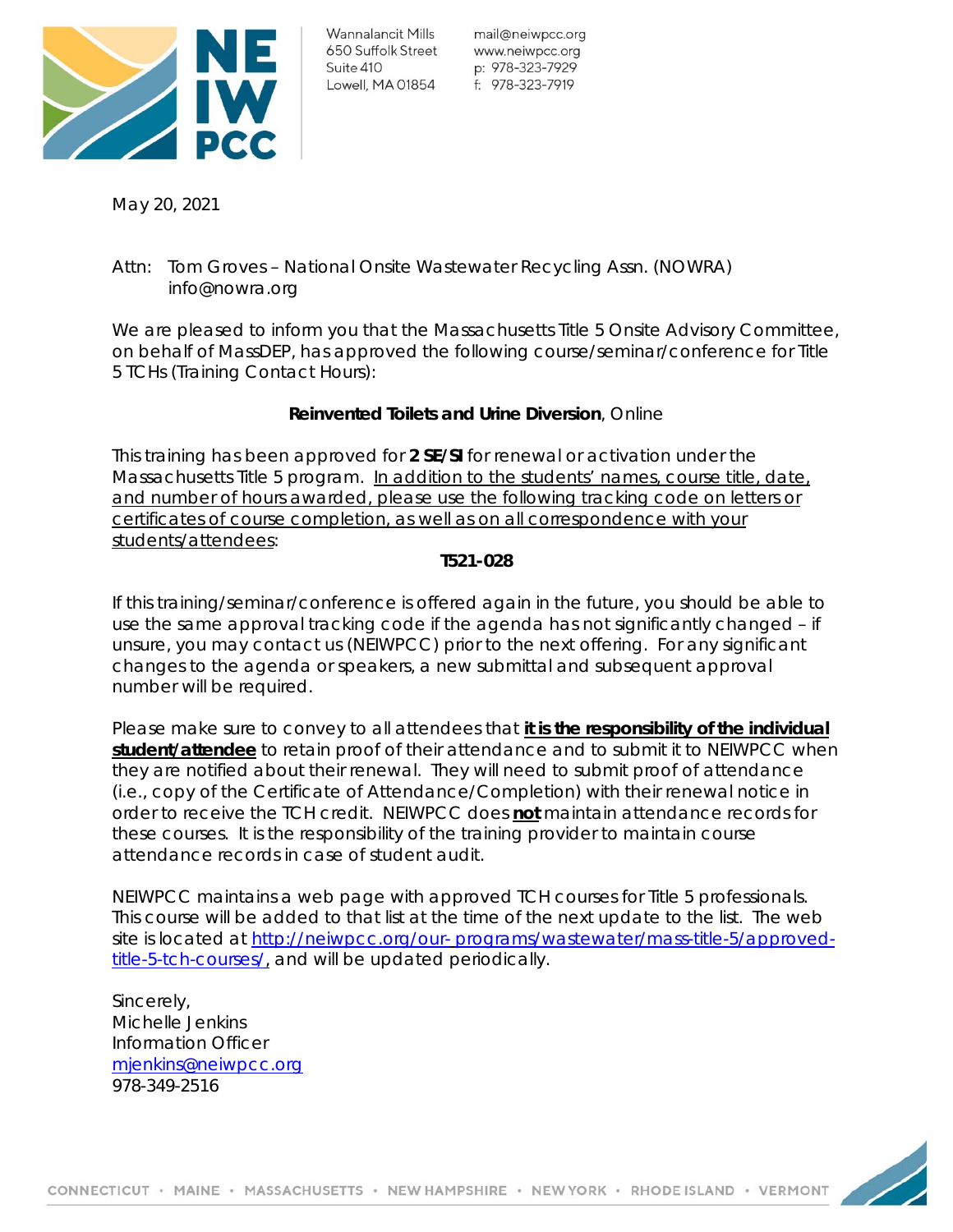

mail@neiwpcc.org p: 978-323-7929

May 20, 2021

# Attn: Tom Groves – National Onsite Wastewater Recycling Assn. (NOWRA) info@nowra.org

We are pleased to inform you that the Massachusetts Title 5 Onsite Advisory Committee, on behalf of MassDEP, has approved the following course/seminar/conference for Title 5 TCHs (Training Contact Hours):

# **Nitrogen Balance**, Online

This training has been approved for **1 SE/SI** *for renewal* or *activation* under the Massachusetts Title 5 program. *In addition to the students' names, course title, date, and number of hours awarded, please use the following tracking code on letters or certificates of course completion, as well as on all correspondence with your students/attendees*:

### **T521-027**

If this training/seminar/conference is offered again in the future, you should be able to use the same approval tracking code if the agenda has not significantly changed – if unsure, you may contact us (NEIWPCC) prior to the next offering. For any significant changes to the agenda or speakers, a new submittal and subsequent approval number will be required.

Please make sure to convey to all attendees that **it is the responsibility of the individual student/attendee** to retain proof of their attendance and to submit it to NEIWPCC when they are notified about their renewal. They will need to submit proof of attendance (i.e., copy of the Certificate of Attendance/Completion) with their renewal notice in order to receive the TCH credit. NEIWPCC does **not** maintain attendance records for these courses. It is the responsibility of the training provider to maintain course attendance records in case of student audit.

NEIWPCC maintains a web page with approved TCH courses for Title 5 professionals. This course will be added to that list at the time of the next update to the list. The web site is located at http://neiwpcc.org/our- programs/wastewater/mass-title-5/approvedtitle-5-tch-courses/, and will be updated periodically.

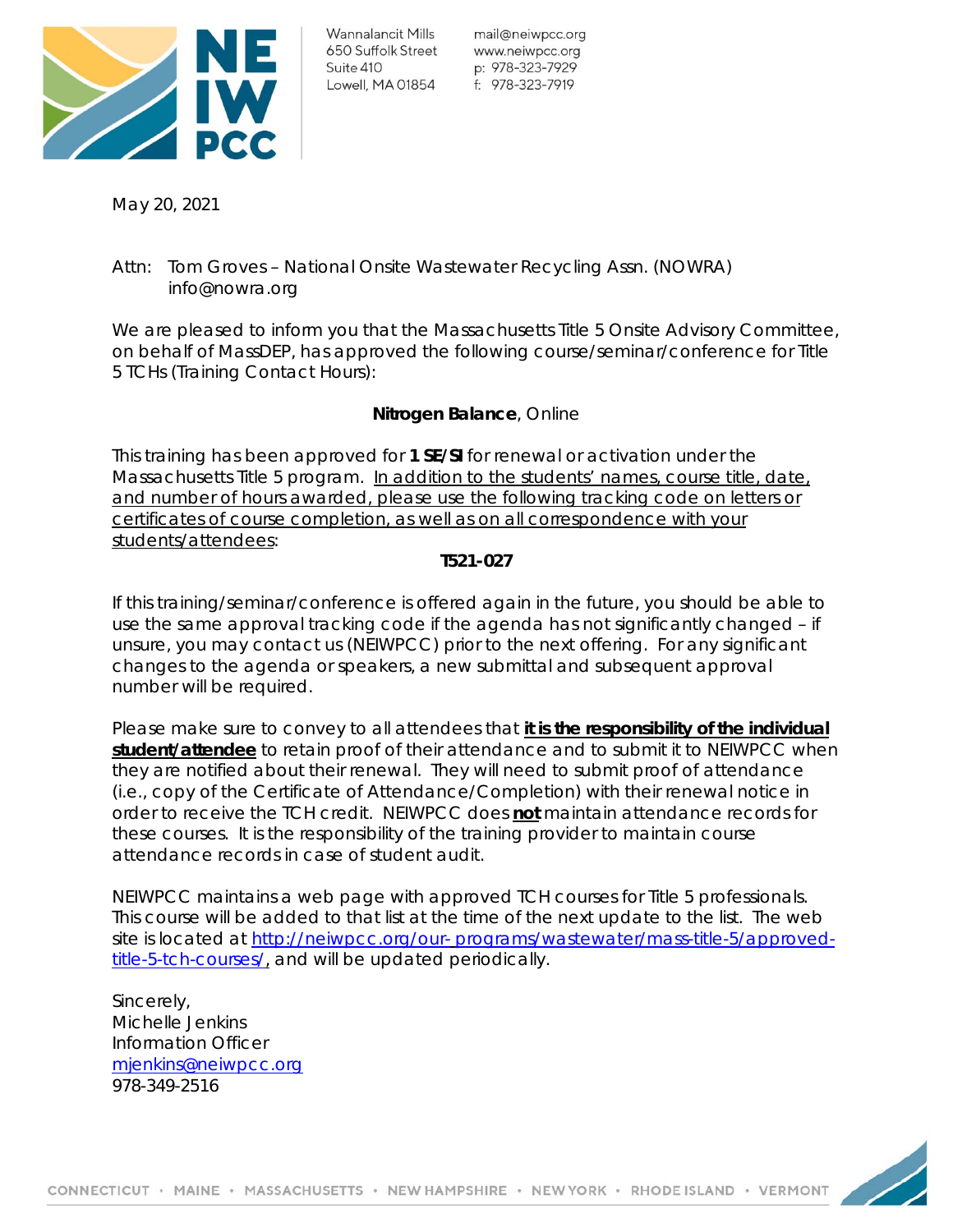

mail@neiwpcc.org p: 978-323-7929

May 20, 2021

# Attn: Tom Groves – National Onsite Wastewater Recycling Assn. (NOWRA) info@nowra.org

We are pleased to inform you that the Massachusetts Title 5 Onsite Advisory Committee, on behalf of MassDEP, has approved the following course/seminar/conference for Title 5 TCHs (Training Contact Hours):

# **Alcohol and Beer Wastewater Treatment**, Online

This training has been approved for **2 SE/SI** *for renewal* or *activation* under the Massachusetts Title 5 program. *In addition to the students' names, course title, date, and number of hours awarded, please use the following tracking code on letters or certificates of course completion, as well as on all correspondence with your students/attendees*:

### **T521-026**

If this training/seminar/conference is offered again in the future, you should be able to use the same approval tracking code if the agenda has not significantly changed – if unsure, you may contact us (NEIWPCC) prior to the next offering. For any significant changes to the agenda or speakers, a new submittal and subsequent approval number will be required.

Please make sure to convey to all attendees that **it is the responsibility of the individual student/attendee** to retain proof of their attendance and to submit it to NEIWPCC when they are notified about their renewal. They will need to submit proof of attendance (i.e., copy of the Certificate of Attendance/Completion) with their renewal notice in order to receive the TCH credit. NEIWPCC does **not** maintain attendance records for these courses. It is the responsibility of the training provider to maintain course attendance records in case of student audit.

NEIWPCC maintains a web page with approved TCH courses for Title 5 professionals. This course will be added to that list at the time of the next update to the list. The web site is located at http://neiwpcc.org/our- programs/wastewater/mass-title-5/approvedtitle-5-tch-courses/, and will be updated periodically.

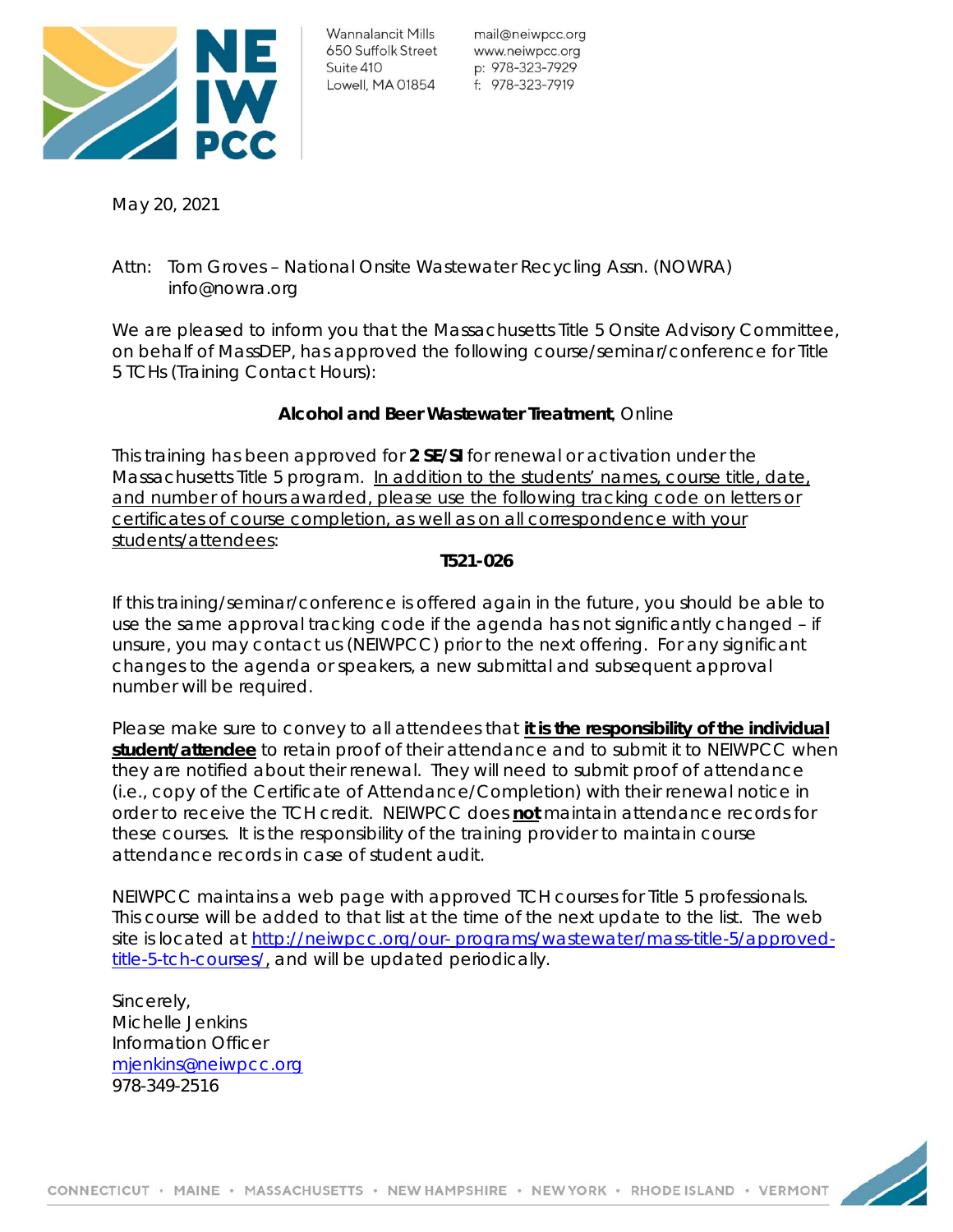

mail@neiwpcc.org p: 978-323-7929

May 20, 2021

# Attn: Tom Groves – National Onsite Wastewater Recycling Assn. (NOWRA) info@nowra.org

We are pleased to inform you that the Massachusetts Title 5 Onsite Advisory Committee, on behalf of MassDEP, has approved the following course/seminar/conference for Title 5 TCHs (Training Contact Hours):

### **Reuse**, Online

This training has been approved for **2 SE/SI** *for renewal* or *activation* under the Massachusetts Title 5 program. *In addition to the students' names, course title, date, and number of hours awarded, please use the following tracking code on letters or certificates of course completion, as well as on all correspondence with your students/attendees*:

### **T521-025**

If this training/seminar/conference is offered again in the future, you should be able to use the same approval tracking code if the agenda has not significantly changed – if unsure, you may contact us (NEIWPCC) prior to the next offering. For any significant changes to the agenda or speakers, a new submittal and subsequent approval number will be required.

Please make sure to convey to all attendees that **it is the responsibility of the individual student/attendee** to retain proof of their attendance and to submit it to NEIWPCC when they are notified about their renewal. They will need to submit proof of attendance (i.e., copy of the Certificate of Attendance/Completion) with their renewal notice in order to receive the TCH credit. NEIWPCC does **not** maintain attendance records for these courses. It is the responsibility of the training provider to maintain course attendance records in case of student audit.

NEIWPCC maintains a web page with approved TCH courses for Title 5 professionals. This course will be added to that list at the time of the next update to the list. The web site is located at http://neiwpcc.org/our- programs/wastewater/mass-title-5/approvedtitle-5-tch-courses/, and will be updated periodically.

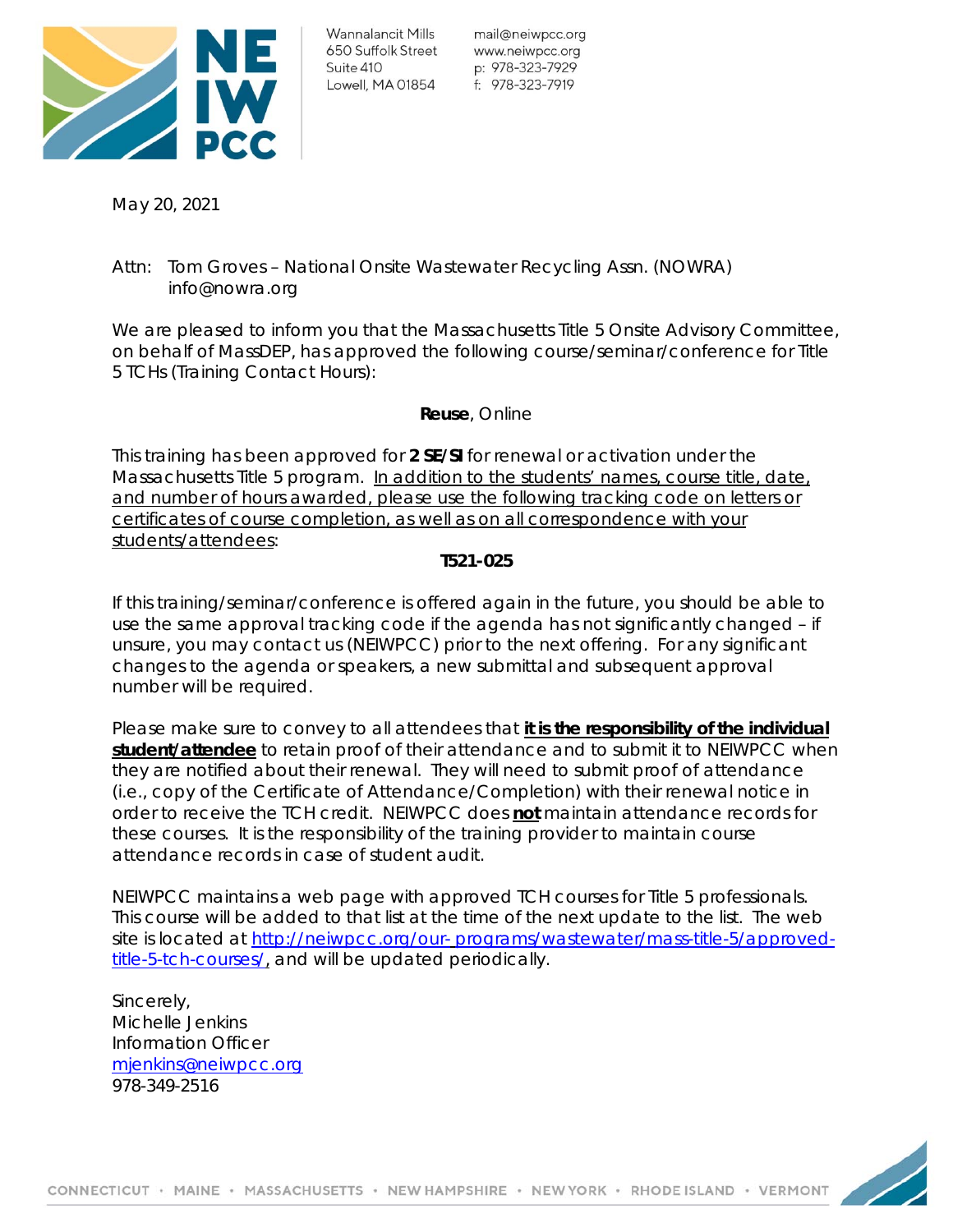

mail@neiwpcc.org p: 978-323-7929

May 20, 2021

# Attn: Tom Groves – National Onsite Wastewater Recycling Assn. (NOWRA) info@nowra.org

We are pleased to inform you that the Massachusetts Title 5 Onsite Advisory Committee, on behalf of MassDEP, has approved the following course/seminar/conference for Title 5 TCHs (Training Contact Hours):

# **Research Updates**, Online

This training has been approved for **1 SE/SI** *for renewal* or *activation* under the Massachusetts Title 5 program. *In addition to the students' names, course title, date, and number of hours awarded, please use the following tracking code on letters or certificates of course completion, as well as on all correspondence with your students/attendees*:

### **T521-024**

If this training/seminar/conference is offered again in the future, you should be able to use the same approval tracking code if the agenda has not significantly changed – if unsure, you may contact us (NEIWPCC) prior to the next offering. For any significant changes to the agenda or speakers, a new submittal and subsequent approval number will be required.

Please make sure to convey to all attendees that **it is the responsibility of the individual student/attendee** to retain proof of their attendance and to submit it to NEIWPCC when they are notified about their renewal. They will need to submit proof of attendance (i.e., copy of the Certificate of Attendance/Completion) with their renewal notice in order to receive the TCH credit. NEIWPCC does **not** maintain attendance records for these courses. It is the responsibility of the training provider to maintain course attendance records in case of student audit.

NEIWPCC maintains a web page with approved TCH courses for Title 5 professionals. This course will be added to that list at the time of the next update to the list. The web site is located at http://neiwpcc.org/our- programs/wastewater/mass-title-5/approvedtitle-5-tch-courses/, and will be updated periodically.

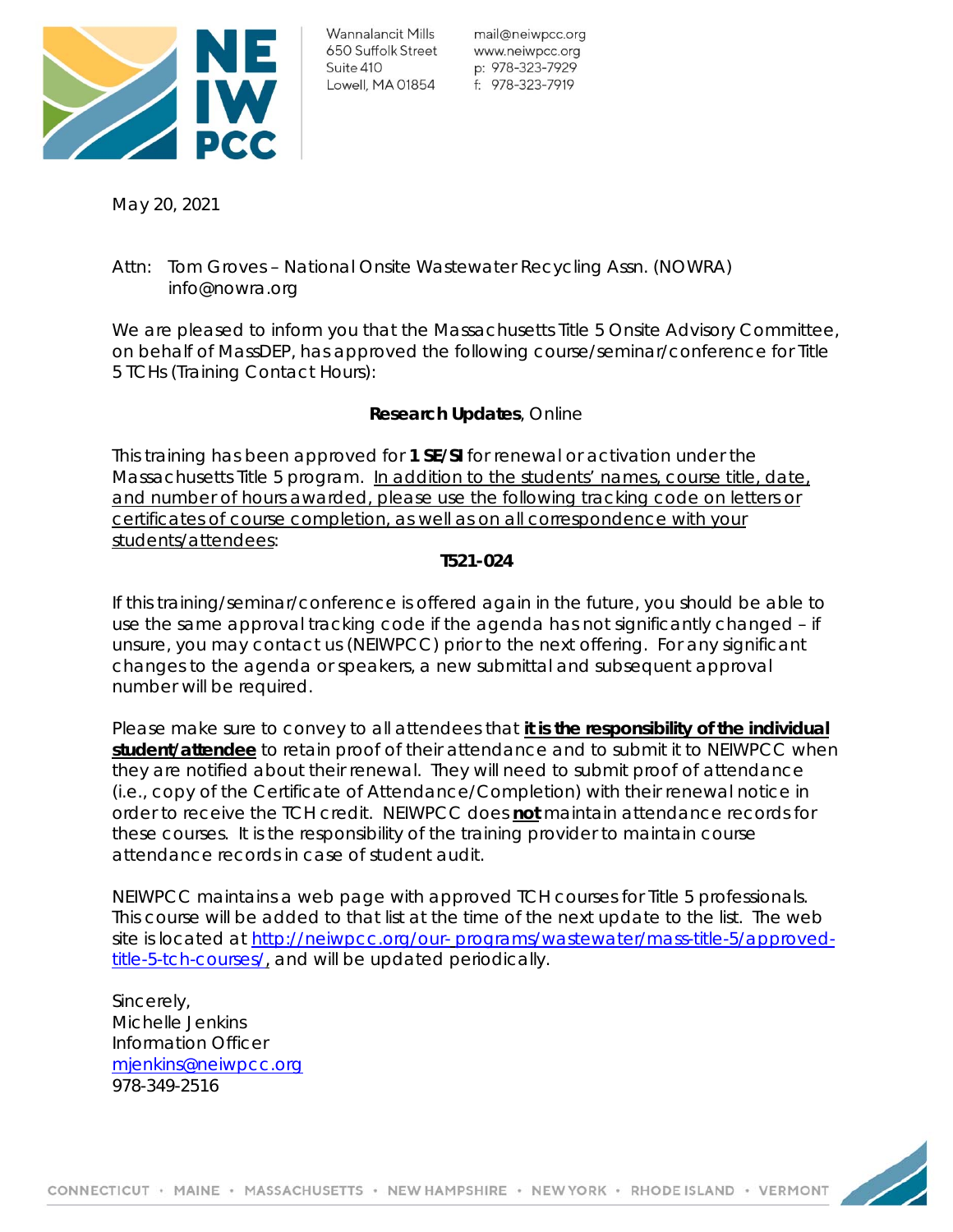

mail@neiwpcc.org p: 978-323-7929

May 20, 2021

# Attn: Tom Groves – National Onsite Wastewater Recycling Assn. (NOWRA) info@nowra.org

We are pleased to inform you that the Massachusetts Title 5 Onsite Advisory Committee, on behalf of MassDEP, has approved the following course/seminar/conference for Title 5 TCHs (Training Contact Hours):

# **COVID-19**, Online

This training has been approved for **3.5 SE/SI** *for renewal* or *activation* under the Massachusetts Title 5 program. *In addition to the students' names, course title, date, and number of hours awarded, please use the following tracking code on letters or certificates of course completion, as well as on all correspondence with your students/attendees*:

### **T521-023**

If this training/seminar/conference is offered again in the future, you should be able to use the same approval tracking code if the agenda has not significantly changed – if unsure, you may contact us (NEIWPCC) prior to the next offering. For any significant changes to the agenda or speakers, a new submittal and subsequent approval number will be required.

Please make sure to convey to all attendees that **it is the responsibility of the individual student/attendee** to retain proof of their attendance and to submit it to NEIWPCC when they are notified about their renewal. They will need to submit proof of attendance (i.e., copy of the Certificate of Attendance/Completion) with their renewal notice in order to receive the TCH credit. NEIWPCC does **not** maintain attendance records for these courses. It is the responsibility of the training provider to maintain course attendance records in case of student audit.

NEIWPCC maintains a web page with approved TCH courses for Title 5 professionals. This course will be added to that list at the time of the next update to the list. The web site is located at http://neiwpcc.org/our- programs/wastewater/mass-title-5/approvedtitle-5-tch-courses/, and will be updated periodically.

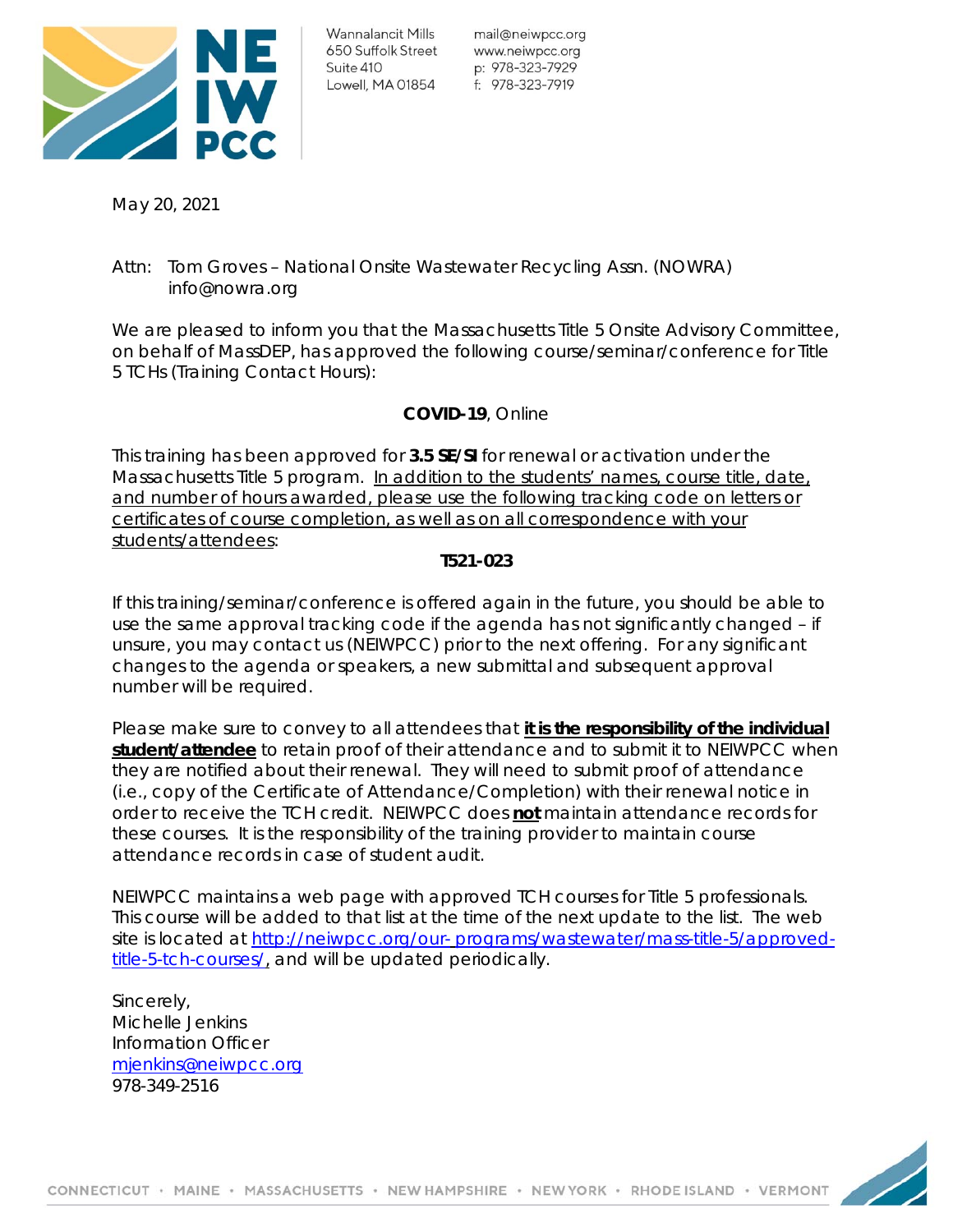

mail@neiwpcc.org p: 978-323-7929

May 20, 2021

# Attn: Tom Groves – National Onsite Wastewater Recycling Assn. (NOWRA) info@nowra.org

We are pleased to inform you that the Massachusetts Title 5 Onsite Advisory Committee, on behalf of MassDEP, has approved the following course/seminar/conference for Title 5 TCHs (Training Contact Hours):

# **Assessments and Solutions**, Online

This training has been approved for **2 SE/SI** *for renewal* or *activation* under the Massachusetts Title 5 program. *In addition to the students' names, course title, date, and number of hours awarded, please use the following tracking code on letters or certificates of course completion, as well as on all correspondence with your students/attendees*:

### **T521-022**

If this training/seminar/conference is offered again in the future, you should be able to use the same approval tracking code if the agenda has not significantly changed – if unsure, you may contact us (NEIWPCC) prior to the next offering. For any significant changes to the agenda or speakers, a new submittal and subsequent approval number will be required.

Please make sure to convey to all attendees that **it is the responsibility of the individual student/attendee** to retain proof of their attendance and to submit it to NEIWPCC when they are notified about their renewal. They will need to submit proof of attendance (i.e., copy of the Certificate of Attendance/Completion) with their renewal notice in order to receive the TCH credit. NEIWPCC does **not** maintain attendance records for these courses. It is the responsibility of the training provider to maintain course attendance records in case of student audit.

NEIWPCC maintains a web page with approved TCH courses for Title 5 professionals. This course will be added to that list at the time of the next update to the list. The web site is located at http://neiwpcc.org/our- programs/wastewater/mass-title-5/approvedtitle-5-tch-courses/, and will be updated periodically.